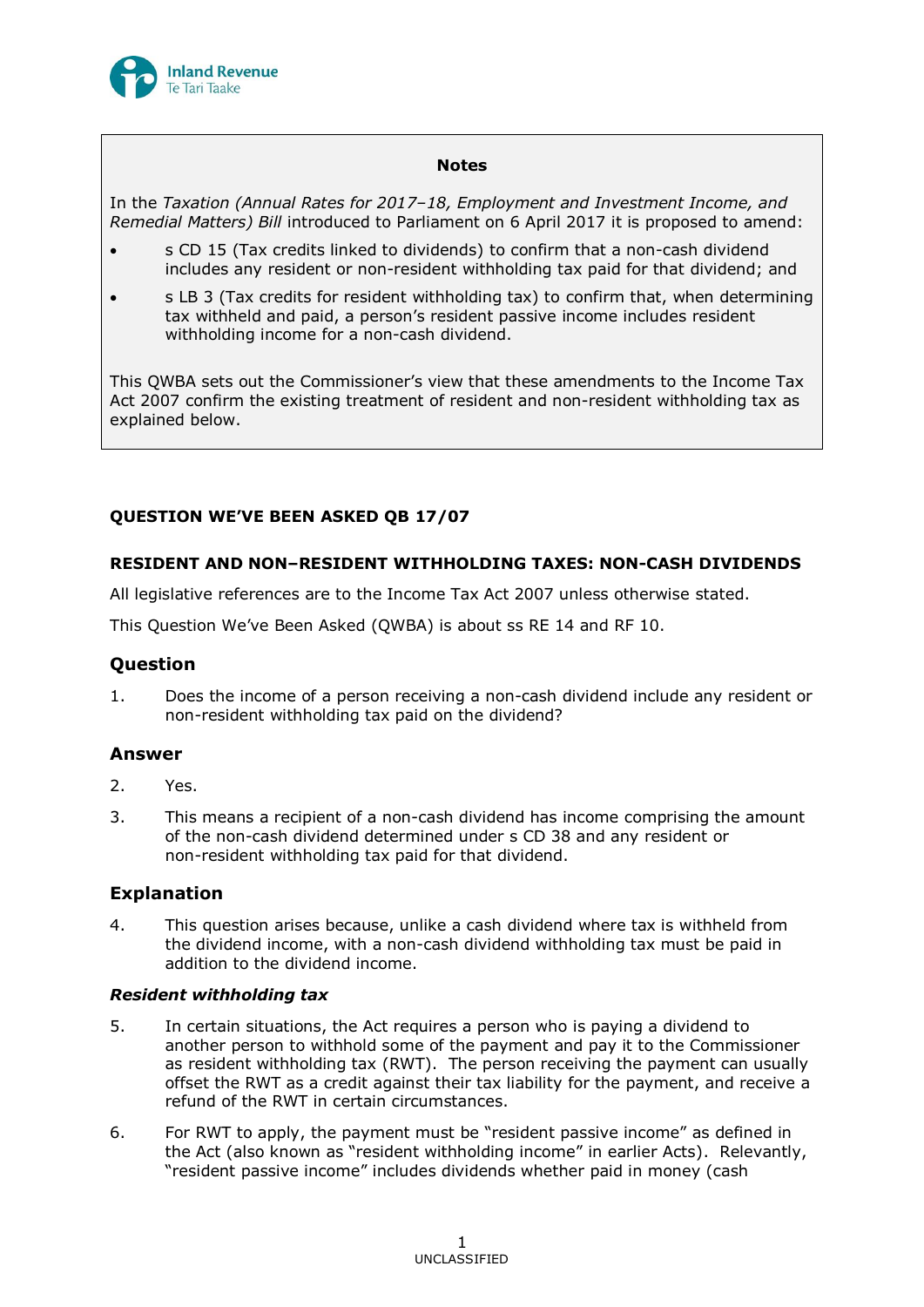

-

dividends) or not paid in money (non-cash dividends). Generally, any transfer of value by a company to a shareholder caused by the shareholder relationship is a dividend. A non-cash dividend is a dividend if it does not consist of an unconditional payment in money or a credit to the balance of a shareholder's current account (or similar account) with the company. Non cash dividends are considered to be "paid" (in terms of the RWT provisions), as the Act defines an "amount" as including "an amount in money's worth" and it defines "pay" as including where any "amount" is distributed or credited to a person, or otherwise dealt with in their interest.

- 7. One example of a non-cash dividend is an in-kind (or "in-specie") distribution where property of the company is transferred to a shareholder for no consideration. Another example of a non-cash dividend is a taxable bonus issue. A further example is where there is a deemed dividend under the Act, such as when company property (eg, a company car) has been provided for a shareholder's private use and insufficient consideration has been provided for that use. Generally, this is where the shareholder is not an employee. $<sup>1</sup>$ </sup>
- 8. The amount of a non-cash dividend taken into account for the RWT rules is the market value of what the recipient receives less any consideration the recipient provides in return (see s CD 38).
- <span id="page-1-0"></span>9. With cash dividends, s RA 9 makes it clear the gross dividend including the RWT is income of the recipient. Section RA 9 states the recipient derives the RWT "for the purposes of the Act" in the same way they derive the underlying payment.
- 10. This QWBA confirms the Commissioner's view that the same result arises for non-cash dividends. That is, the recipient's income from a non-cash dividend includes the RWT paid for the dividend. However, this is not clearly stated in the Act. The lack of clarity has led to doubt over whether a non-cash dividend is "grossed up" to include RWT.
- 11. Practically, it is not possible to withhold RWT from non-cash dividends as they are not paid in money. This means RWT cannot be "withheld" using the same legislative approach used for cash dividends. The Act must provide separately for RWT on non-cash dividends. It does so principally through s RE  $14.<sup>2</sup>$
- 12. Section RE 14 requires a person paying a non-cash dividend to calculate and pay RWT using a formula based on the "amount" of the non-cash dividend (as per s CD 38). In this situation, unless the Act treats the RWT as the recipient's income, their income would be limited to the amount of the non-cash dividend as determined under s CD 38.
- 13. Although s RE 14(4) treats the RWT "as if it were the amount of tax required to be withheld and paid under the RWT rules", this is only for the calculation in s RE 14(2). Section RE 14 does not treat the RWT calculated under the provision as an amount of RWT withheld for all purposes of the Act.

 $<sup>1</sup>$  Where the shareholder is also an employee, non-cash benefits like the provision of a vehicle will generally be</sup> a fringe benefit rather than a dividend. Section CX 17 allows companies to elect some non-cash benefits to be treated as dividends instead of fringe benefits. This option does not apply to "unclassified benefits" such as vehicle-related benefits or loans which are treated as fringe benefits.

 $2$  Non-cash dividends that are either "bonus issues in lieu" or "a share issued under a profit distribution plan" are dealt with in a similar way under s RE 15 and the conclusions in this QWBA apply equally to those types of non-cash dividends.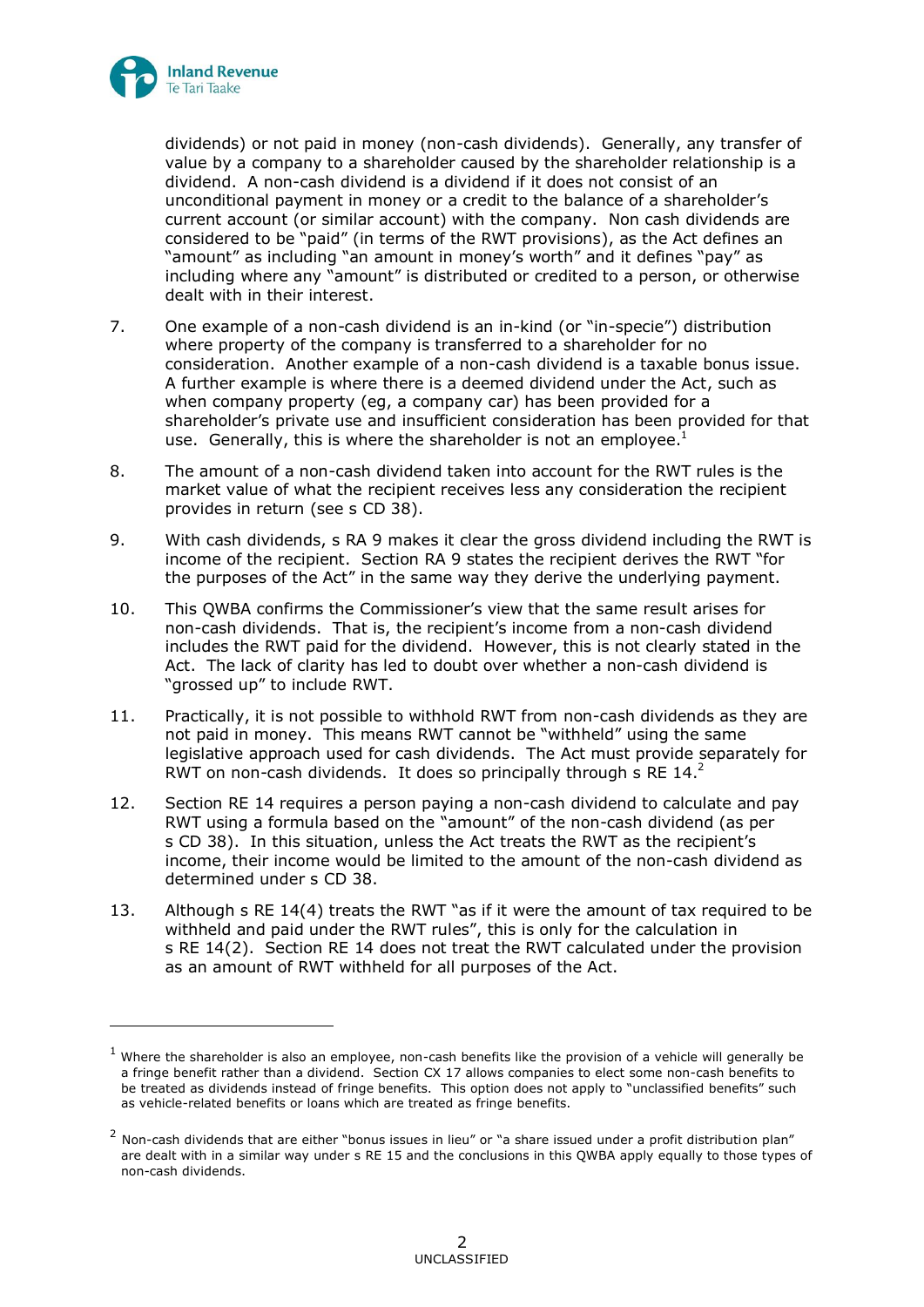

- 14. Because there is no amount "withheld", it is unclear whether s RA 9 (as discussed above in paragraph [9\)](#page-1-0) applies to RWT calculated under s RE 14. No other provision matching s RA 9 applies to non-cash dividends. Also, subpart CD of the Act (income arising from equity) does not specifically refer to the RWT calculated under s RE 14 as income of the recipient.
- 15. Any lack of clarity has only arisen since the Income Tax Act 2007 replaced the Income Tax Act 2004. However, the provisions of the Income Tax Act 2007 are intended to have the same effect as the Income Tax Act 2004. Where there is any lack of clarity in the Income Tax Act 2007 it is appropriate to consider the corresponding provisions in the Income Tax Act 2004 (see s ZA 3(4) of the Income Tax Act 2007).
- 16. Under the Income Tax Act 2004 (and earlier income tax legislation), it was clear the recipient's income included any RWT paid on non-cash dividends. In those Acts, RWT payable on a non-cash dividend was deemed to be a deduction of RWT for all purposes of the Acts (see s 327C(2) of the Income Tax Act 1976 and ss NF 2(2) of the Income Tax Act 1994 and 2004). The Commissioner's view of the issue under the 1976 Act is illustrated by the example at page 15 of *Tax Information Bulletin* Vol 3, No 7 (April 1992) where the recipient of a non-cash dividend ("Co. A" in example 2) is stated to derive an amount of income that includes the RWT. There is no identified change to the former s NF 2(2) in the Income Tax Act 2007 (see schedule 51 of the Act).
- 17. In addition, an inappropriate result could arise if the RWT paid for a non-cash dividend is not an amount of "tax withheld" for all purposes of the Act. Then, a tax credit would not be allowed for the RWT. This is because under s LB 3(1) a person has a tax credit equal to the "tax withheld" and paid in relation to their resident passive income. If no tax credit was allowed the result could be double taxation. Double taxation is where the same person is taxed twice on the same income. An interpretation that results in double taxation should not be adopted unless it is beyond any doubt that it was intended (see *Canadian Eagle Oil Co Ltd v R* [1945] 2 All ER 499 (HL); *C of T v Luttrell* [1949] NZLR 823 (CA)).
- 18. For example, with a non-cash dividend of \$100, RWT of \$49.25 would be paid to the Commissioner on behalf of the recipient of the dividend. Despite this tax payment on their behalf, the recipient could pay tax again for the same dividend if they could not claim a tax credit.
- 19. An inappropriate result would also arise if RWT on a non-cash dividend was treated as an amount withheld for the purpose of the tax credit provisions but not for the purpose of calculating the recipient's income. In that case, a mismatch arises between the recipient's income and the tax credits that can be offset against tax payable on the dividend income. For example, the RWT on a \$100 cash dividend is \$33. The recipient's income is \$100 and the tax credit available to them for the RWT is consistent with the RWT tax rate of 33%. In contrast, the RWT on a \$100 non-cash dividend is \$49.25. If the recipient's income was only \$100, the tax credit available to them is inconsistent with the RWT tax rate. However, the tax credit is consistent with the 33% RWT tax rate if the recipient's income is \$149.25 (ie, \$149.25 @ 33% = \$49.25).
- 20. Finally, the Act defines "resident passive income" as including both dividends and the RWT paid for them. Arguably, it follows that for the purposes of the Act, dividend income includes the RWT (whether deducted from, or paid in addition to, the dividend). With cash dividends or interest, RWT is paid out of the income. RWT paid for non-cash dividends is an additional payment and an additional transfer of value from the payer to the recipient. It is appropriate to treat this additional amount as income of the recipient and it is consistent with amendments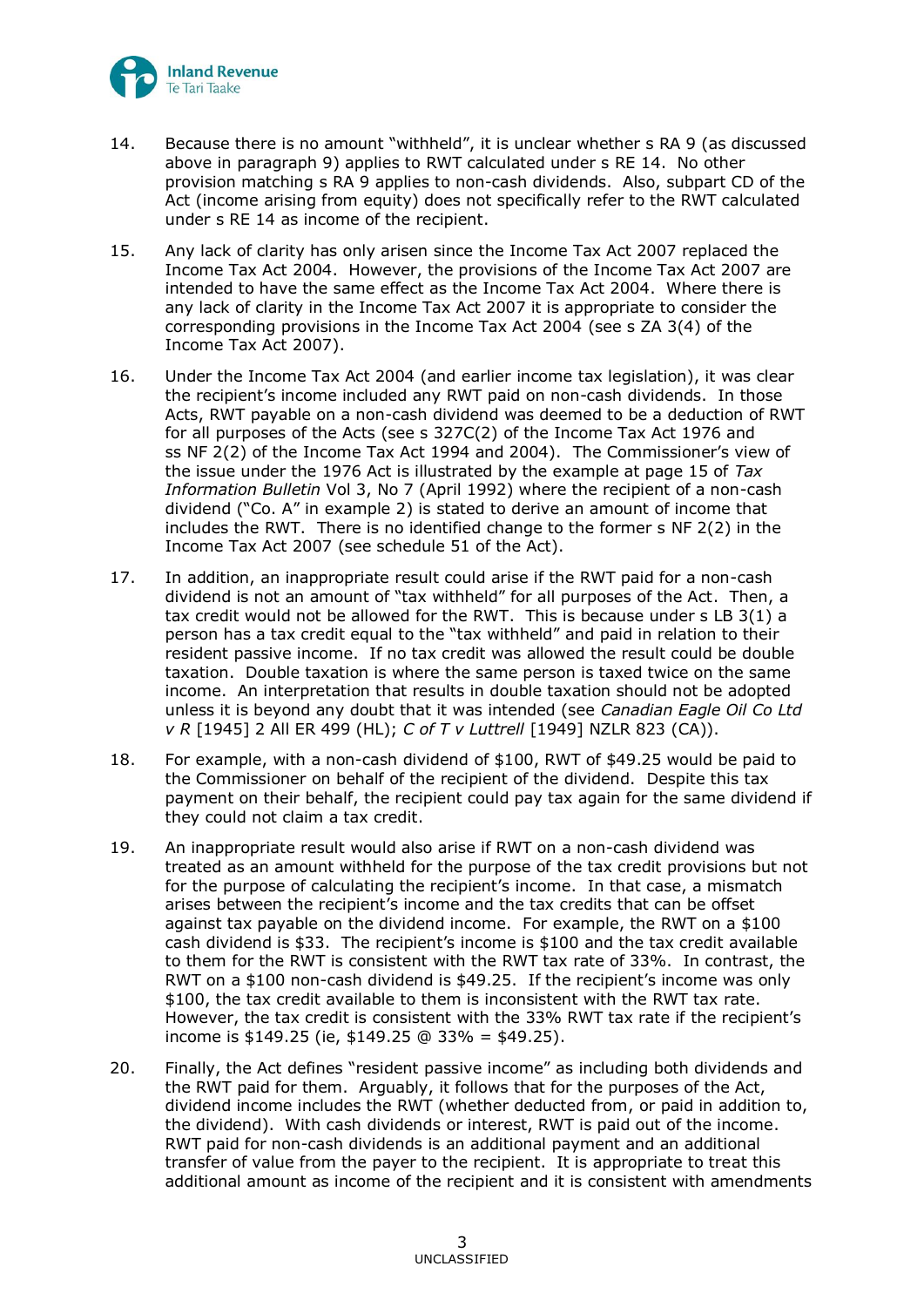

made by the *Taxation (Annual Rates for 2016–17, Closely Held Companies, and Remedial Matters) Act 2017* (ss 267–268) to allow non-cash and cash dividends paid together to be treated for RWT purposes as a single dividend. It also avoids the inappropriate results mentioned above.

### *Non-resident withholding tax*

- 21. A similar issue to that discussed above for RWT arises for non-resident withholding tax (NRWT). As with RWT, in certain situations the Act requires a person who is paying a dividend to a person who is not a tax resident to withhold some of the payment and pay it to the Commissioner as NRWT. For this to occur, the payment must be "non-resident passive income" as defined in the Act (also known as "non-resident withholding income" in earlier Acts). As with "resident withholding tax", non-cash dividends can be "non-resident passive income".
- 22. Section RF 10 applies NRWT to non-cash dividends. The formula operates to gross up the dividend in the same way as the RWT formula in s RE 14. For example, a \$100 non-cash dividend attracts \$42.86 NRWT using a 30% tax rate (ie, the dividend is treated as equivalent to a \$142.86 cash dividend).
- 23. Non-resident passive income comprising dividends is also "schedular income" (see paragraph (f) of the s YA 1 definition "schedular income" and s RF 2(3)(a)). A person's tax liability for schedular income is calculated separately from other income under s BC 7. Section RF 2(4) applies to dividends and provides that if the dividend recipient is a filing taxpayer, their schedular tax liability under s BC 7 for the dividend is "determined by the amount of tax required to be withheld" (ie, the tax liability equals the NRWT paid). This makes the NRWT a final tax on the dividend and effectively means the non-resident recipient's income has been assessed as including the NRWT (ie, \$142.86 using the \$100 non-cash dividend example above).
- 24. A "filing taxpayer" is essentially any person who is not a "non-filing taxpayer" (see s YA 1 definitions). A "non-filing taxpayer" includes a person who only derives non-resident passive income in the year. So a person who is a non-resident who only received dividend income will be a non-filing taxpayer. Section RB 3(2) provides a non-filing taxpayer's terminal tax is their schedular income tax liability calculated using the formula:

#### amount of income  $\times$  tax rate.

25. For this calculation to give the same amount of terminal tax liability as the NRWT paid, the "amount of income" must include the dividend plus the NRWT paid for the dividend. Accordingly, the Commissioner's view is that the "amount of income" in s RB 3(2) includes **any NRWT paid** for the dividend income. If this was not the case, a non-filing taxpayer's tax liability for a \$100 non-cash dividend would be \$30 despite the \$42.86 NRWT paid. This would be a similar anomalous result as noted above with RWT if the withholding tax is not treated as income along with the dividend.

## *Example*

26. As shown, for tax purposes the income of recipients of non-cash dividends varies according to whether the dividend is subject to withholding tax. Companies providing non-cash dividends may need to consider if this unequal outcome has any implications for non-tax related legislation. One approach may be to pay an additional compensating payment to equalise the distributions to shareholders.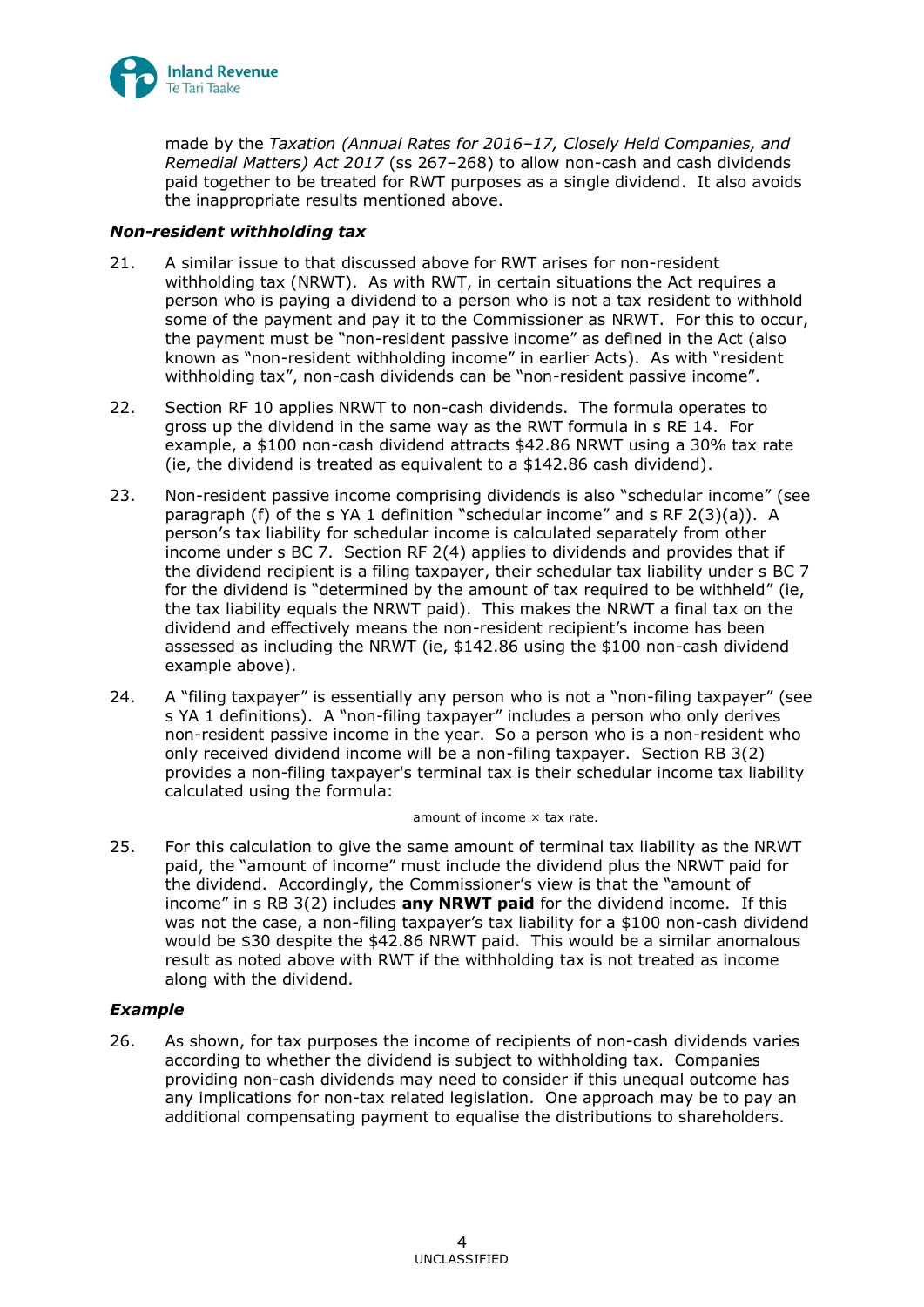

## **Facts**

A New Zealand resident company has four equal shareholders: three are New Zealand tax residents and one is not a tax resident. Two of the three New Zealand resident shareholders are exempt from RWT.

The company pays a non-cash dividend by distributing to its shareholders shares the company holds in another company. Each shareholder receives 100 shares with a current market value of \$10 each. The shareholders provide no consideration to the company in return so the amount of the dividend paid is \$1,000. No imputation credits are attached to the dividends.

## *RWT for the resident shareholders*

Where an RWT liability arises, the formula in s RE 14(2) applies as follows:

(tax rate  $\times$  dividend paid  $\div$  (1 – tax rate)) – tax paid or credit attached

 $(0.33 \times $1,000 \div (1 - 0.33)) - 0 = $492.53$ 

Where the dividend is subject to RWT, shareholders' income is \$1,492.53  $($ \$1,000 + \$492.53).

Where the dividend is not subject to RWT, the shareholders' income is \$1,000.

## *NRWT for the non-resident shareholder*

Where a NRWT liability arises, the formula in s RF 10(2) applies as follows:

(rate A  $\div$  (1 – rate A)  $\times$  dividend payment)<sup>3</sup>

Where:

**rate A** =  $0.3$  (the tax rate set out in s RF 8)

 **dividend payment** = \$1,000 (the amount of the dividend to the extent it is not fully imputed)

 $(0.3 \div (1 - 0.3) \times $1,000) = $428.57$ 

### *Comment*

-

As this example shows, companies may need to consider the differing results arising for shareholders when deciding to pay non-cash dividends. In this case, the company may wish to consider whether to make compensating payments to equalise the distributions to shareholders.

### *Comparison with cash dividends*

In comparison, if the dividend in this example was a cash dividend and RWT or NRWT applied, the withholding tax would be deducted from the cash payment to the shareholders (ie, no additional amount would be paid by the company on the shareholders' behalf as RWT or NRWT).

<sup>3</sup> This is the formula following amendment by s 277 of the *Taxation (Annual Rates for 2016-17, Closely Held Companies and Remedial Matters)* Act 2017.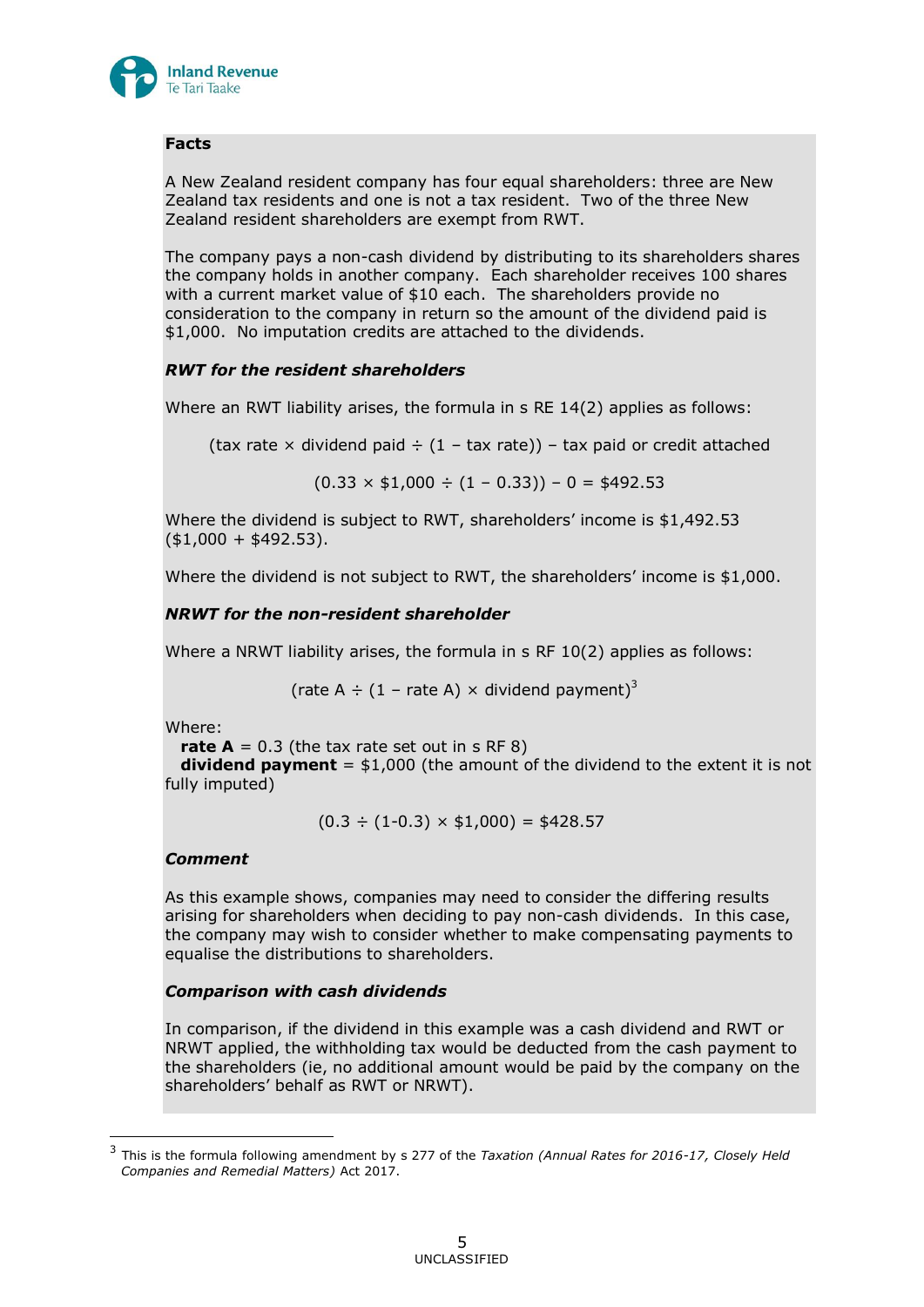

This means the income of all shareholders is \$1,000 regardless of whether RWT or NRWT applied to the dividend. Assuming the dividend is taxable to a shareholder, depending on whether withholding tax applied or not, a shareholder either receives an after-tax amount from the company or has to fund any tax due on that dividend themselves.